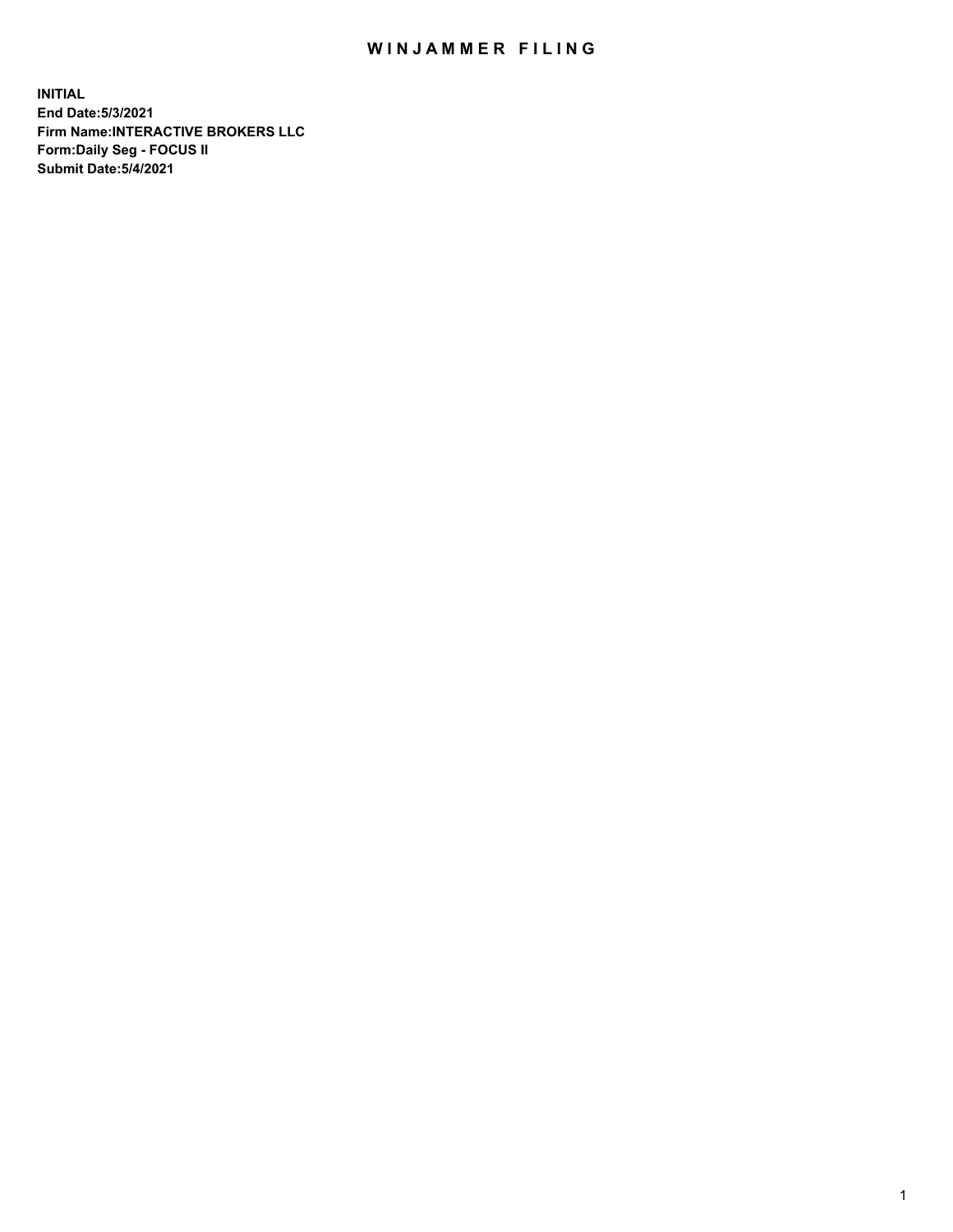**INITIAL End Date:5/3/2021 Firm Name:INTERACTIVE BROKERS LLC Form:Daily Seg - FOCUS II Submit Date:5/4/2021 Daily Segregation - Cover Page**

| Name of Company                                                                                                                                                                                                                                                                                                                | <b>INTERACTIVE BROKERS LLC</b>                                                                  |
|--------------------------------------------------------------------------------------------------------------------------------------------------------------------------------------------------------------------------------------------------------------------------------------------------------------------------------|-------------------------------------------------------------------------------------------------|
| <b>Contact Name</b>                                                                                                                                                                                                                                                                                                            | James Menicucci                                                                                 |
| <b>Contact Phone Number</b>                                                                                                                                                                                                                                                                                                    | 203-618-8085                                                                                    |
| <b>Contact Email Address</b>                                                                                                                                                                                                                                                                                                   | jmenicucci@interactivebrokers.c<br>om                                                           |
| FCM's Customer Segregated Funds Residual Interest Target (choose one):<br>a. Minimum dollar amount: ; or<br>b. Minimum percentage of customer segregated funds required:%; or<br>c. Dollar amount range between: and; or<br>d. Percentage range of customer segregated funds required between:% and%.                          | $\overline{\mathbf{0}}$<br>$\overline{\mathbf{0}}$<br>155,000,000 245,000,000<br>0 <sub>0</sub> |
| FCM's Customer Secured Amount Funds Residual Interest Target (choose one):<br>a. Minimum dollar amount: ; or<br>b. Minimum percentage of customer secured funds required:% ; or<br>c. Dollar amount range between: and; or<br>d. Percentage range of customer secured funds required between:% and%.                           | $\frac{0}{0}$<br>80,000,000 120,000,000<br>0 <sub>0</sub>                                       |
| FCM's Cleared Swaps Customer Collateral Residual Interest Target (choose one):<br>a. Minimum dollar amount: ; or<br>b. Minimum percentage of cleared swaps customer collateral required:% ; or<br>c. Dollar amount range between: and; or<br>d. Percentage range of cleared swaps customer collateral required between:% and%. | $\frac{0}{0}$<br>0 <sub>0</sub><br>0 <sub>0</sub>                                               |

Attach supporting documents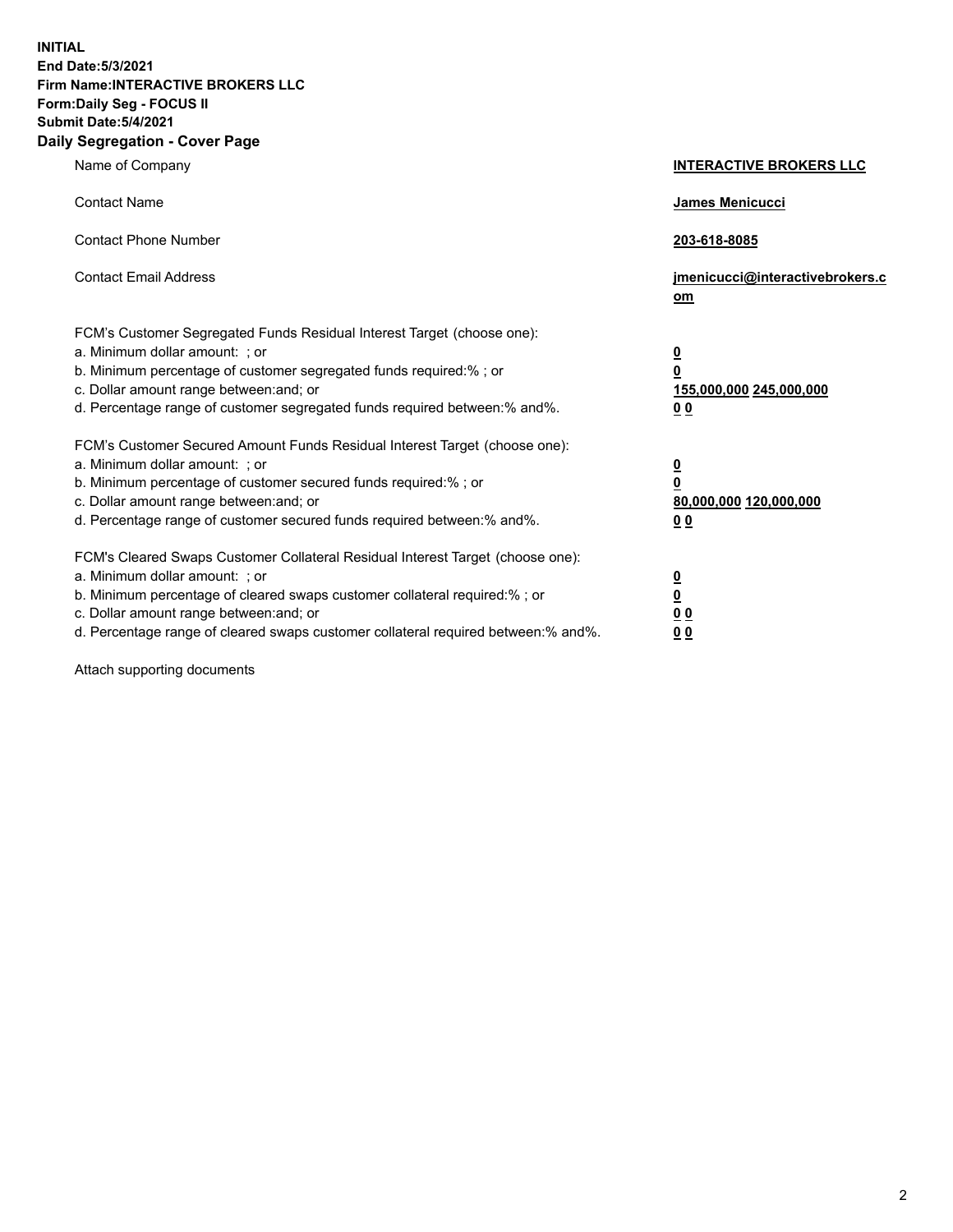## **INITIAL End Date:5/3/2021 Firm Name:INTERACTIVE BROKERS LLC Form:Daily Seg - FOCUS II Submit Date:5/4/2021 Daily Segregation - Secured Amounts**

|                | $\frac{1}{2}$                                                                               |                                               |
|----------------|---------------------------------------------------------------------------------------------|-----------------------------------------------|
|                | Foreign Futures and Foreign Options Secured Amounts                                         |                                               |
|                | Amount required to be set aside pursuant to law, rule or regulation of a foreign            | $0$ [7305]                                    |
|                | government or a rule of a self-regulatory organization authorized thereunder                |                                               |
| 1.             | Net ledger balance - Foreign Futures and Foreign Option Trading - All Customers             |                                               |
|                | A. Cash                                                                                     | 487,305,603 [7315]                            |
|                | B. Securities (at market)                                                                   | $0$ [7317]                                    |
| 2.             | Net unrealized profit (loss) in open futures contracts traded on a foreign board of trade   | 6,017,160 [7325]                              |
| 3.             | Exchange traded options                                                                     |                                               |
|                | a. Market value of open option contracts purchased on a foreign board of trade              | 94,455 [7335]                                 |
|                | b. Market value of open contracts granted (sold) on a foreign board of trade                | -2,767 <sup>[7337]</sup>                      |
| 4.             | Net equity (deficit) (add lines 1. 2. and 3.)                                               | 493,414,451 [7345]                            |
| 5.             | Account liquidating to a deficit and account with a debit balances - gross amount           | 17,580 [7351]                                 |
|                | Less: amount offset by customer owned securities                                            | 0 [7352] 17,580 [7354]                        |
| 6.             | Amount required to be set aside as the secured amount - Net Liquidating Equity              | 493,432,031 [7355]                            |
|                | Method (add lines 4 and 5)                                                                  |                                               |
| 7.             | Greater of amount required to be set aside pursuant to foreign jurisdiction (above) or line | 493,432,031 [7360]                            |
|                | 6.<br>FUNDS DEPOSITED IN SEPARATE REGULATION 30.7 ACCOUNTS                                  |                                               |
| $\mathbf{1}$ . | Cash in banks                                                                               |                                               |
|                | A. Banks located in the United States                                                       | 84,949,370 [7500]                             |
|                | B. Other banks qualified under Regulation 30.7                                              | 0 [7520] 84,949,370 [7530]                    |
| 2.             | Securities                                                                                  |                                               |
|                | A. In safekeeping with banks located in the United States                                   | 299,997,000 [7540]                            |
|                | B. In safekeeping with other banks qualified under Regulation 30.7                          | 0 [7560] 299,997,000 [7570]                   |
| 3.             | Equities with registered futures commission merchants                                       |                                               |
|                | A. Cash                                                                                     | $0$ [7580]                                    |
|                | <b>B.</b> Securities                                                                        | $0$ [7590]                                    |
|                | C. Unrealized gain (loss) on open futures contracts                                         | $0$ [7600]                                    |
|                | D. Value of long option contracts                                                           | $0$ [7610]                                    |
|                | E. Value of short option contracts                                                          | 0 [7615] 0 [7620]                             |
| 4.             | Amounts held by clearing organizations of foreign boards of trade                           |                                               |
|                | A. Cash                                                                                     | $0$ [7640]                                    |
|                | <b>B.</b> Securities                                                                        | $0$ [7650]                                    |
|                | C. Amount due to (from) clearing organization - daily variation                             | $0$ [7660]                                    |
|                | D. Value of long option contracts                                                           | $0$ [7670]                                    |
|                | E. Value of short option contracts                                                          | 0 [7675] 0 [7680]                             |
| 5.             | Amounts held by members of foreign boards of trade                                          |                                               |
|                | A. Cash                                                                                     | 280, 854, 274 [7700]                          |
|                | <b>B.</b> Securities                                                                        | $0$ [7710]                                    |
|                | C. Unrealized gain (loss) on open futures contracts                                         | -39,062,766 [7720]                            |
|                | D. Value of long option contracts                                                           | <b>94,455</b> [7730]                          |
|                | E. Value of short option contracts                                                          | <mark>-2,767</mark> [7735] 241,883,196 [7740] |
| 6.             | Amounts with other depositories designated by a foreign board of trade                      | $0$ [7760]                                    |
| 7.             | Segregated funds on hand                                                                    | $0$ [7765]                                    |
| 8.             | Total funds in separate section 30.7 accounts                                               | 626,829,566 [7770]                            |
| 9.             | Excess (deficiency) Set Aside for Secured Amount (subtract line 7 Secured Statement         | 133,397,535 [7380]                            |
|                | Page 1 from Line 8)                                                                         |                                               |
| 10.            | Management Target Amount for Excess funds in separate section 30.7 accounts                 | 80,000,000 [7780]                             |
| 11.            | Excess (deficiency) funds in separate 30.7 accounts over (under) Management Target          | 53,397,535 [7785]                             |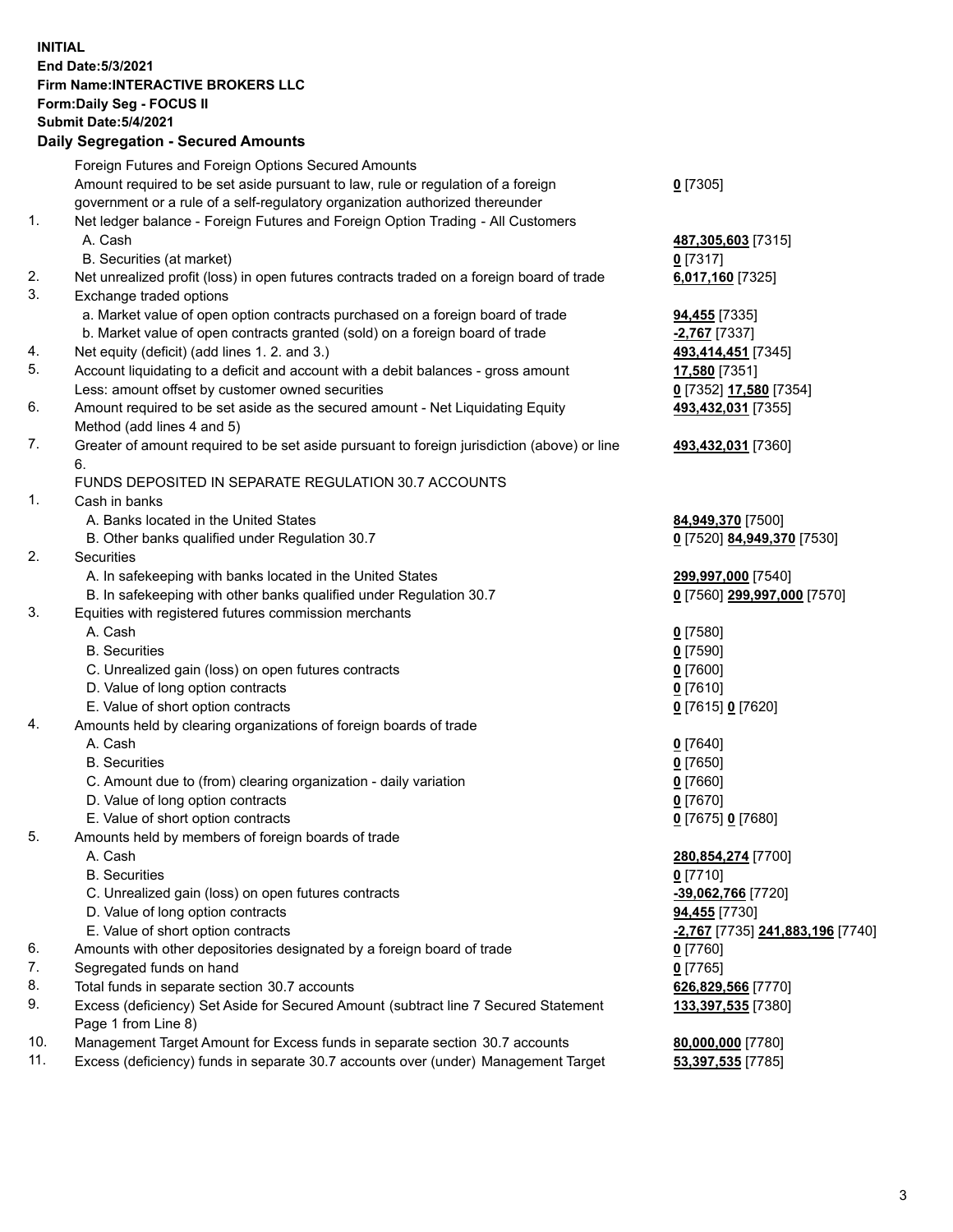**INITIAL End Date:5/3/2021 Firm Name:INTERACTIVE BROKERS LLC Form:Daily Seg - FOCUS II Submit Date:5/4/2021 Daily Segregation - Segregation Statement** SEGREGATION REQUIREMENTS(Section 4d(2) of the CEAct) 1. Net ledger balance A. Cash **6,505,092,028** [7010] B. Securities (at market) **0** [7020] 2. Net unrealized profit (loss) in open futures contracts traded on a contract market **308,379,454** [7030] 3. Exchange traded options A. Add market value of open option contracts purchased on a contract market **304,375,810** [7032] B. Deduct market value of open option contracts granted (sold) on a contract market **-241,758,753** [7033] 4. Net equity (deficit) (add lines 1, 2 and 3) **6,876,088,539** [7040] 5. Accounts liquidating to a deficit and accounts with debit balances - gross amount **1,311,234** [7045] Less: amount offset by customer securities **0** [7047] **1,311,234** [7050] 6. Amount required to be segregated (add lines 4 and 5) **6,877,399,773** [7060] FUNDS IN SEGREGATED ACCOUNTS 7. Deposited in segregated funds bank accounts A. Cash **1,379,111,258** [7070] B. Securities representing investments of customers' funds (at market) **3,249,990,000** [7080] C. Securities held for particular customers or option customers in lieu of cash (at market) **0** [7090] 8. Margins on deposit with derivatives clearing organizations of contract markets A. Cash **1,987,821,485** [7100] B. Securities representing investments of customers' funds (at market) **372,060,531** [7110] C. Securities held for particular customers or option customers in lieu of cash (at market) **0** [7120] 9. Net settlement from (to) derivatives clearing organizations of contract markets **22,869,584** [7130] 10. Exchange traded options A. Value of open long option contracts **304,094,985** [7132] B. Value of open short option contracts **-241,618,552** [7133] 11. Net equities with other FCMs A. Net liquidating equity **0** [7140] B. Securities representing investments of customers' funds (at market) **0** [7160] C. Securities held for particular customers or option customers in lieu of cash (at market) **0** [7170] 12. Segregated funds on hand **0** [7150] 13. Total amount in segregation (add lines 7 through 12) **7,074,329,291** [7180] 14. Excess (deficiency) funds in segregation (subtract line 6 from line 13) **196,929,518** [7190] 15. Management Target Amount for Excess funds in segregation **155,000,000** [7194]

16. Excess (deficiency) funds in segregation over (under) Management Target Amount Excess

**41,929,518** [7198]